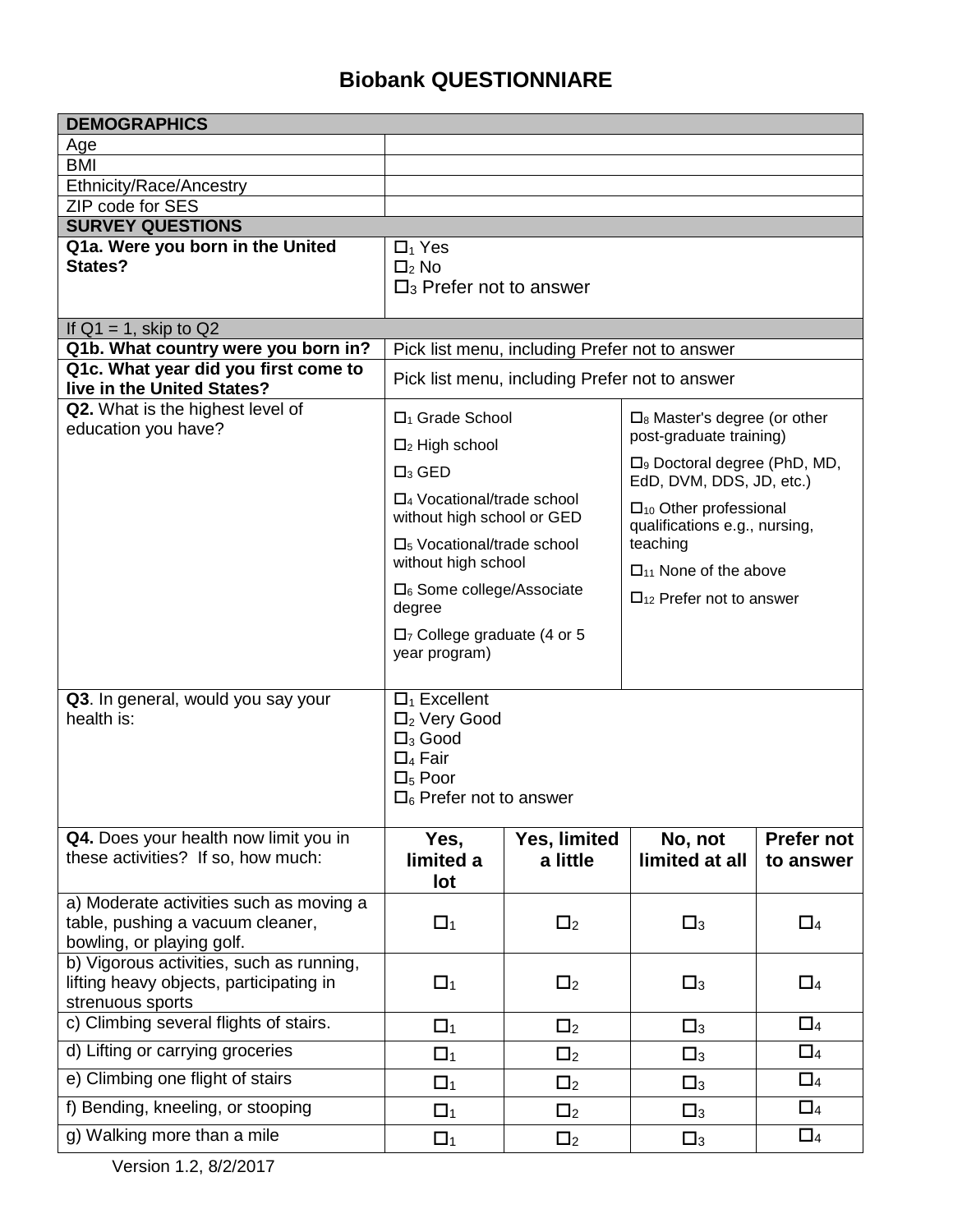| h) Walking several blocks                                                                                                                                                                             |                                                                                                                                                                                   | $\Box_1$       | $\Box$ 2           |                | $\square_3$    |             | $\square_4$      |
|-------------------------------------------------------------------------------------------------------------------------------------------------------------------------------------------------------|-----------------------------------------------------------------------------------------------------------------------------------------------------------------------------------|----------------|--------------------|----------------|----------------|-------------|------------------|
| i) Walking one block                                                                                                                                                                                  |                                                                                                                                                                                   | $\Box_1$       | $\Box$ 2           |                | $\square_3$    |             | $\square_4$      |
| j) Bathing or dressing yourself                                                                                                                                                                       |                                                                                                                                                                                   | $\Box_1$       | $\Box_2$           |                | $\square_3$    |             | $\Box_4$         |
| During the past 4 weeks, have you had any of the following problems with your work or other regular<br>daily activities as a result of your physical health?                                          |                                                                                                                                                                                   |                |                    |                |                |             |                  |
| Q5. Accomplished less than you would<br>like.                                                                                                                                                         | $\Box_1$ Yes<br>$\Box_2$ No<br>$\square$ <sub>3</sub> Prefer not to answer                                                                                                        |                |                    |                |                |             |                  |
| Q6. Were limited in the kind of work or<br>other activities.                                                                                                                                          | $\Box_1$ Yes<br>$\Box$ 2 No<br>$\square$ <sub>3</sub> Prefer not to answer                                                                                                        |                |                    |                |                |             |                  |
| During the past 4 weeks, have you had any of the following problems with your work or other regular<br>daily activities as a result of any emotional problems (such as feeling depressed or anxious)? |                                                                                                                                                                                   |                |                    |                |                |             |                  |
| Q7. Accomplished less than you would<br>like.                                                                                                                                                         | $\Box_1$ Yes<br>$\Box$ <sub>2</sub> No<br>$\square$ <sub>3</sub> Prefer not to answer                                                                                             |                |                    |                |                |             |                  |
| Q8. Did work or activities less carefully<br>than usual.                                                                                                                                              | $\Box_1$ Yes<br>$\Box_2$ No<br>$\square$ <sub>3</sub> Prefer not to answer                                                                                                        |                |                    |                |                |             |                  |
| Q9. During the past 4 weeks, how much<br>did pain interfere with your normal work<br>(including work outside the home and<br>housework)?                                                              | $\Box_1$ Not at all<br>$\Box_2$ A little bit<br>$\square$ <sub>3</sub> Moderately<br>$\Box$ 4 Quite a bit<br>$\square$ <sub>5</sub> Extremely<br>$\square_6$ Prefer not to answer |                |                    |                |                |             |                  |
| These questions are about how you have been feeling during the past 4 weeks.<br>For each question, please give the one answer that comes closest to the way you have been feeling.                    |                                                                                                                                                                                   |                |                    |                |                |             |                  |
| How much of the time during the past 4 weeks                                                                                                                                                          | All of                                                                                                                                                                            | <b>Most</b>    | A good             | <b>Some</b>    | A little       | None of     | Prefer           |
|                                                                                                                                                                                                       | the<br>time                                                                                                                                                                       | of the<br>time | bit of<br>the time | of the<br>time | of the<br>time | the time    | not to<br>answer |
| Q10. Have you felt calm and peaceful?                                                                                                                                                                 | $\Box_1$                                                                                                                                                                          | $\square_2$    | $\square_3$        | $\square_4$    | $\square_5$    | $\square_6$ | $\square$ 7      |
| Q11. Did you have a lot of energy?                                                                                                                                                                    | $\Box_1$                                                                                                                                                                          | $\square_2$    | $\square_3$        | $\square_4$    | $\square_5$    | $\square_6$ | $\square$        |
| Q12. Have you felt down hearted and<br>blue?                                                                                                                                                          | $\Box_1$                                                                                                                                                                          | $\square_2$    | $\square_3$        | $\square_4$    | $\square_5$    | $\square_6$ | $\square$        |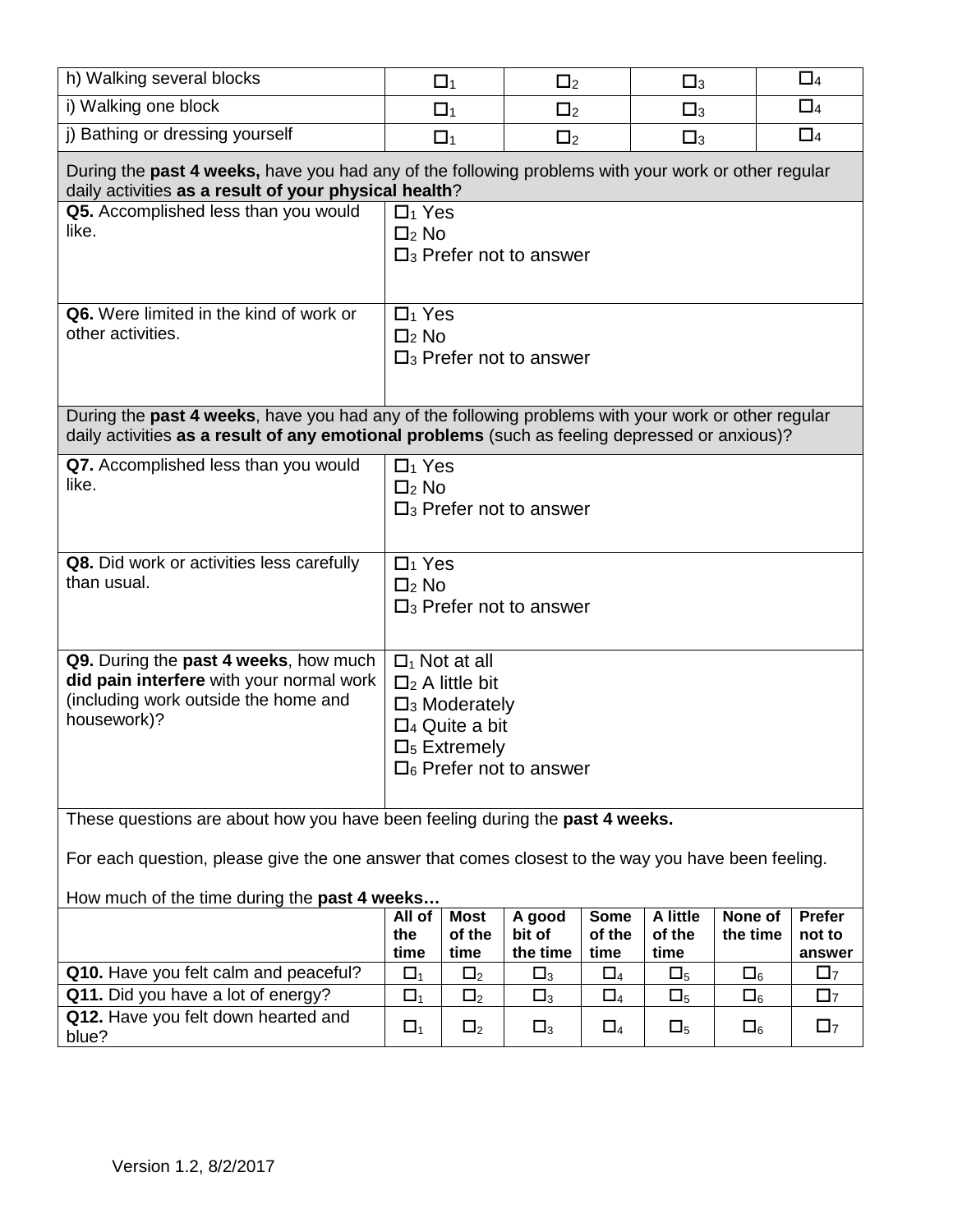| Q13. During the past 4 weeks, how<br>much of the time has your physical<br>health or emotional problems interfered<br>with your social activities (like visiting<br>friends, relatives, etc.)? | $\Box_1$                                                                                                                                                                                                 | $\Box_2$ | $\square_3$                                                                                                                                                  | $\square_4$ | $\square_5$ | $\square_6$ | $\square$ |
|------------------------------------------------------------------------------------------------------------------------------------------------------------------------------------------------|----------------------------------------------------------------------------------------------------------------------------------------------------------------------------------------------------------|----------|--------------------------------------------------------------------------------------------------------------------------------------------------------------|-------------|-------------|-------------|-----------|
| Q14. In your lifetime, have you smoked<br>cigarettes a total of at least 100 times<br>(equivalent to 5 packs)?                                                                                 | $\square_1$ Yes<br>$\square$ <sub>2</sub> No<br>$\Box$ <sub>3</sub> Prefer not to answer                                                                                                                 |          |                                                                                                                                                              |             |             |             |           |
| If $Q14 = No$ , go to $Q15$                                                                                                                                                                    |                                                                                                                                                                                                          |          |                                                                                                                                                              |             |             |             |           |
| Q14a. Do you smoke tobacco now?                                                                                                                                                                | $\Box_1$ Yes<br>$\square$ <sub>2</sub> No<br>$\Box$ <sub>3</sub> Prefer not to answer                                                                                                                    |          |                                                                                                                                                              |             |             |             |           |
| If Q14a=Yes, skip to Q14b                                                                                                                                                                      |                                                                                                                                                                                                          |          |                                                                                                                                                              |             |             |             |           |
| Q14b. About how many cigarettes do<br>you smoke on average each day?                                                                                                                           | Pick list menu: 1 to 5, 6 to 10, 11 to 15, 16 to 20, More<br>than 20, Prefer not to answer                                                                                                               |          |                                                                                                                                                              |             |             |             |           |
| If $Q$ 14a = No, skip to $Q$ 14c                                                                                                                                                               |                                                                                                                                                                                                          |          |                                                                                                                                                              |             |             |             |           |
| Q14c. About how many cigarettes did<br>you smoke on average each day?<br>Q15. During the past 12 months, how                                                                                   | Pick list menu: 1 to 5, 6 to 10, 11 to 15, 16 to 20, More<br>than 20, Prefer not to answer                                                                                                               |          |                                                                                                                                                              |             |             |             |           |
| many drinks of alcohol did you have in<br>the typical week?                                                                                                                                    | $\Box$ <sub>1</sub> None, do not drink alcohol<br>$\Box$ <sub>2</sub> An occasional drink, but less than once a week<br>$\square$ <sup>3</sup> 1 to 3 drinks per week<br>$\Box$ 4 4 to 7 drinks per week |          |                                                                                                                                                              |             |             |             |           |
| One drink is equivalent to one 12 ounce<br>can/bottle of beer, one glass of wine, or<br>a drink containing a "shot" of liquor.                                                                 | $\Box$ <sub>5</sub> 8 to 14 drinks per week<br>$\Box_6$ 15 to 21 drinks per week<br>$\square$ More than 21 drinks per week<br>$\Box_8$ Prefer not to answer                                              |          |                                                                                                                                                              |             |             |             |           |
| If gender = $[male]$ skip to Q20                                                                                                                                                               |                                                                                                                                                                                                          |          |                                                                                                                                                              |             |             |             |           |
| Q16. How old were you when your<br>periods started?                                                                                                                                            | Pick list of ages between "8" and "21 or older" including<br>Prefer not to answer                                                                                                                        |          |                                                                                                                                                              |             |             |             |           |
| Q17. Have your periods stopped?                                                                                                                                                                | $\Box_1$ Yes<br>$\square_2$ No<br>$\Box$ 3 Prefer not to answer                                                                                                                                          |          |                                                                                                                                                              |             |             |             |           |
| Q18. How many children have you given                                                                                                                                                          | Pick list of "0" to "7 or more" including Prefer not to                                                                                                                                                  |          |                                                                                                                                                              |             |             |             |           |
| birth to?                                                                                                                                                                                      | answer                                                                                                                                                                                                   |          |                                                                                                                                                              |             |             |             |           |
| Q19. How old were you when you gave<br>birth to your FIRST child?                                                                                                                              | Pick list of age ranges: under 18, 18 to 25, 26 to 30, 31 td<br>older, "Prefer not to answer," "Not applicable"                                                                                          |          |                                                                                                                                                              |             |             |             |           |
| Q20a. Have you ever had severe<br>headaches that interfered with your<br>ability to do chores, to work, or to go<br>to school?                                                                 | $\Box_1$ Yes<br>$\square_2$ No                                                                                                                                                                           |          |                                                                                                                                                              |             |             |             |           |
| If Q20 = No, skip to end of questionnaire                                                                                                                                                      |                                                                                                                                                                                                          |          |                                                                                                                                                              |             |             |             |           |
| Q20b. How many of these<br>headaches have you had in your<br>lifetime?                                                                                                                         |                                                                                                                                                                                                          |          | $\Box$ 1 to 2 severe headaches<br>$\Box_2$ 3 to 4 severe headaches<br>$\Box$ <sub>3</sub> 5 to 10 severe headaches<br>$\Box_4$ More than 10 severe headaches |             |             |             |           |